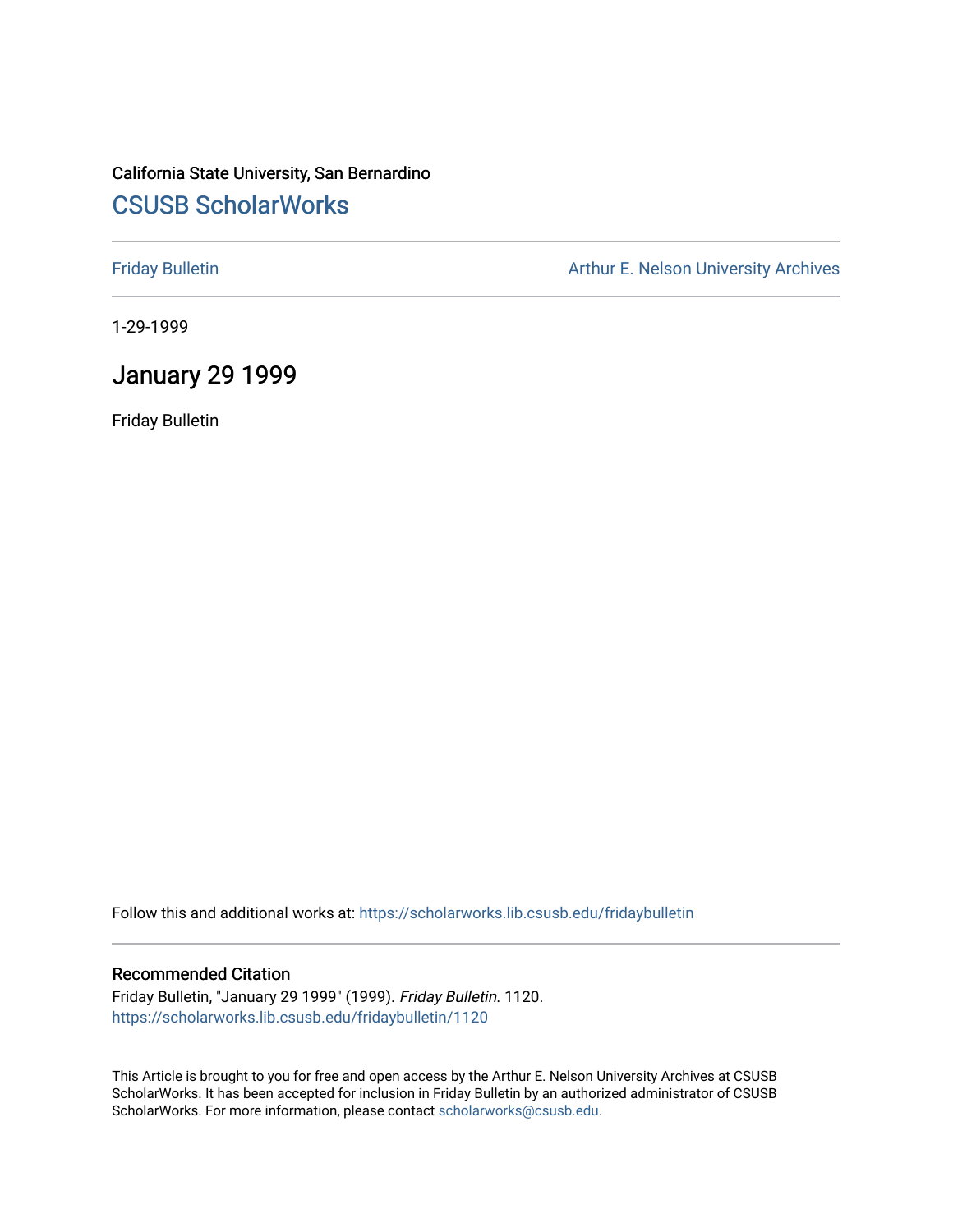News for Faculty and Staff of Cal State, San Bernardino

**J A**  H **U A**  R **Y 29.** 

> **9 9 9**

# By the Year 2020? **Trustees O.K. Plan, Campus<br>Readies for Building Boom**

#### *by Cynthia Piingfe public affairs director*

Facilities that will house nearly 27,000 students at Cal State, San Bernardino in the 21 st century were approved unaninnously Jan. 27 by The California State University Board of Trustees, reports CSUSB President Albert Karnig.

The campus master plan covers 30 building projects, which will cost nearly \$245 million in current dollars, to complete over the next decade or more. Fifty-seven percent of the funding will be state-supported and the remainder will come from non-state revenues and private fund-raising.

Among 10 new academic buildings will be a classroom complex for new degree programs in engineering, which the university plans to begin offering in 2006, President Karnig says. A new University Distance Learning Center will be established and the theatre arts program will benefit from an expanded facility and a larger auditorium. Still to be completed under the previous master plan are two education buildings and one for the College of Social and Behavioral Sciences, which is expected to break ground this fall. The new master plan calls for several additions to these buildings as well as expansions of jack Brown Hall, the Pfau Library and biological sciences.

A greatly enlarged indoor arena, a running track with a 10,000-seat grandstand and a baseball diannond with 2,000-spectator seats also are included as is an alumni center. Non-state funded facilities include the development of a 15-acre site for student housing, a five-acre site for a possible experimental school and an additional 4,000 parking spaces, among other projects.

"We're delighted that the approved master plan will allow the university to nearly double in size," Karnig states, adding that population growth projections for Cal State's service area of San Bernardino-Riverside counties contributed to the expansion plans. Enrollment currently is 13,600.

Approval of the university's master plan is an upgrade of building limits previously set by enrollment capacities in 1973, notes David DeMauro, vice president for administration and finance. The current plan sets capacity at 20,000 full-time equivalent students-a budgetary and planning figure used by The California State University system to convert student course loads into a full-time load. As part of revising the master plan, CSUSB officials commissioned environmental impact studies and conducted public hearings to gauge the impact of planned changes. University planners will continue to work with city of San Bernardino officials on expansion of roadways leading to and around the campus as well as concerns about solid waste disposal and recycling.

The board's Committee on Campus Planning, Buildings and Grounds was told of steps the university will take to manage effects associated with its growth. "Prior to its unanimous approval," said Karnig, "the board offered broad congratulations on the quality of the campus plan."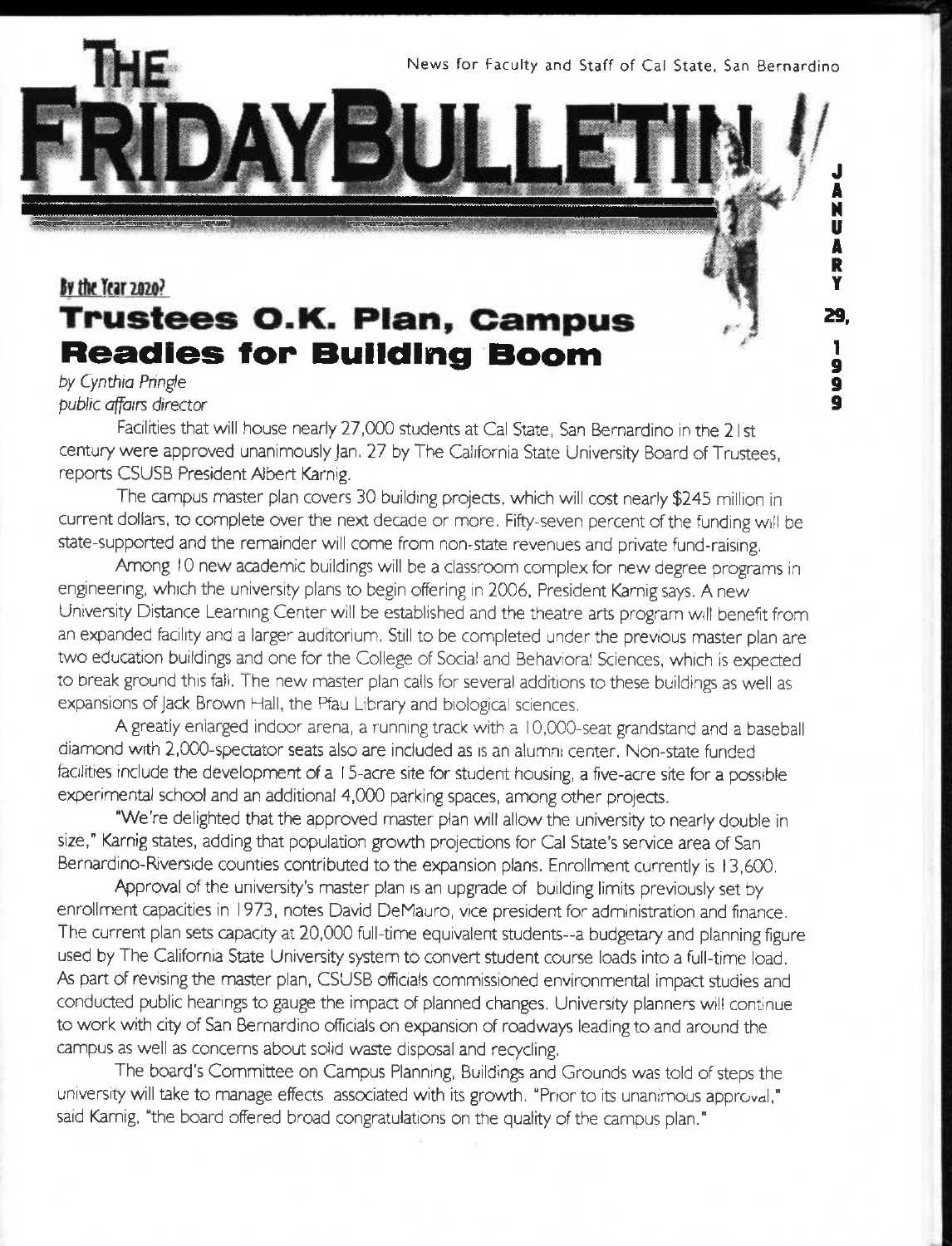

**Page 2** 

# **International Group Awards Accounting Program**

Cal State is the 32nd university in the world to be named an Endorsed Internal Auditing Program by The Institute of Internal Auditors (HA), announced Eldon Lewis, dean of the College of Business and Public Administration.

Only the third California school to earn the distinction, Cal State joins 28 American universities and three others outside the U.S. Endorsed programs meet rigorous criteria set by The HA, which is an international organization committed to increasing and improving internal auditing education in colleges and universities,

"In the past, most internal auditing education has been post-baccalaureate, offered through employer in-house training programs or other professional organizations," explains Linvol Henry, chair of the accounting and finance department at Cal State. The timing of the education, he adds, needed to be shifted to benefit individuals in their careers.

Cal State offers an internal auditing track in its accounting concentration for the bachelor's degree in business administration, Henry notes. "Internal auditing is a fest-growing field providing competitive salaries, excellent growth opportunities and mobility within an organization,"

Graduates of the program will receive certificates from the Institute of Internal Auditors and be eligible to earn the Certified Internal Auditor designation once they complete their studies, an examination, professional experience and character reference requirements.

Internship opportunities also are generated by the endorsed program which works with the local chapter of The institute of Internal Auditors to develop applied experiences for students.

# **Museum Reopens with Art from Lands Long Ago, Far Away**

About 200 pieces from a collection of Egyptian antiquities, as well as art from Africa and ceramics from Asia and Italy go on exhibit when the Robert V. Fullerton Art Museum reopens Jan. 3!.

The set of Egyptian pieces, owned by W. Benson and Pamela Harer and on loan to CSUSB, is considered one of the best private collections of such art in the United States. "Created for several millennia in the valley of the Nile River, this art has it all," says Eva Kirsch, curator of the Fullerton Art Museum. "The mystery, the shine of gold and the romance."

A pillar from the tomb of Queen Nefertari, donated to the museum by the Getty Gonservation Trust, will be included in the part of the exhibit that highlights the history and culture of ancient Egypt. A second part of the exhibit, says Kirsch, features one of the "many aspects of daily life on the Nile - motherhood." Some of the pieces depia fertility, pregnancy, childbirth and the relationship between mother and child. Benson Harer, a physician, will pick up on the theme of motherhood in a talk he'll give on, "Mother and Child: Health Practices in Early Egypt," which he'll present March 5 at 5 p.m. The last segment of the Egyptian display includes examples of that people's pottery.

The show runs through March 22. See the "Calendar" for museum hours.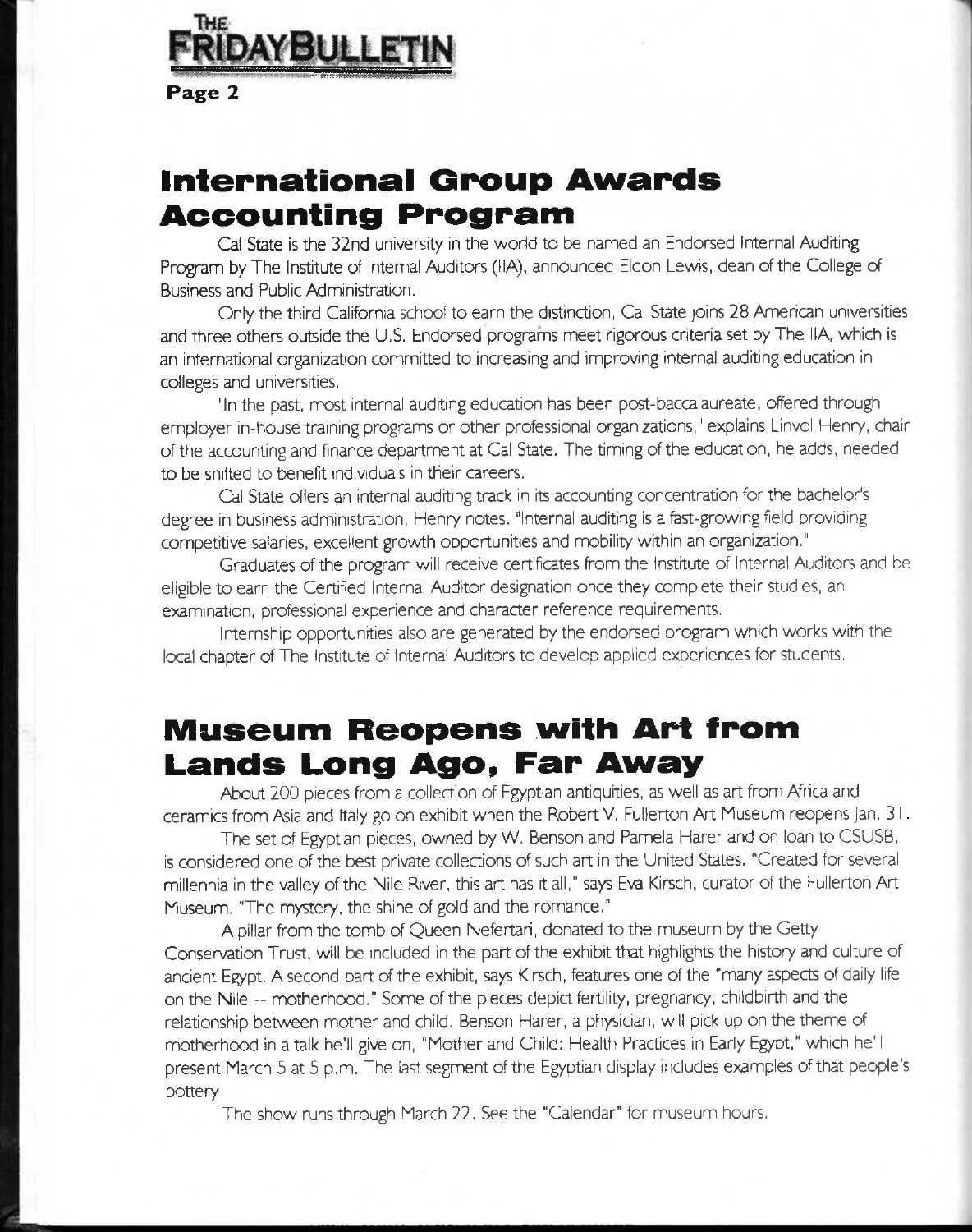

# **Daggett Tackling School Reform issues Feb. 23**

International leader in school reform, Willard Daggett, speaks at Cal State on Tuesday, Feb. *23* during a special dinner beginning at 5:30 p.m. The event will take place in the Upper Commons. Dinner is \$15 per person and reservations should be made by Feb. 12.

Daggett, who is the president for the International Center for Leadership in Education, has led school reform in many states and assisted such nations as Japan, Germany, England and Russia with setting standards in math, science and language arts -- subjects California legislators and educators are vigorously debating right now.

Daggett's mission is to "move the educational system toward more rigorous and relevant skills and knowledge for all students." He did just that for the New York State Education Department just before establishing the International Center. Well-known as the architect of the "application model." a tool to help measure the relevance of curriculum. Daggett has testified before Congress and addressed legislatures in 30 states.

For reservation information call Ext. 7360.

### **The Bulletin Board**

#### *The Face of Archaeology in the Third Millennium*

Associate curator of antiquities for The j. Paul Getty Museum, John K. Papadopoulos, will discuss how archaeology in the third millennium will rely heavily on computer technology to enhance its ability to explore, interpret, and classify history on Feb. 16. The free, 8 p.m. lecture will be held in the Student Union Events Center,

Papadopoulos has widely excavated the aboriginal and historic sites of Australia, Greece and Italy. The native Australian is the winner of both the Max Le Petit Memorial Prize for Classical Archaeology and the J.R. Stewart Memorial Prize for the Near Eastern Archaeology. The CSUSB chapter of Phi Kappa Phi (National Honor Society) is sponsoring Papadopoulos' visit.

#### *French Film Series*

Foreign-language film fans will find several treasures at Cal State as the university screens several French productions on Friday evenings through Feb. 26.

Al films have English subtitles. The 7 p.m. screenings are in University Hall, Room 106, with the exception of the Feb. 12 viewing, which will be held in Physical Sciences, Room 10. None of the films are rated. On Jan. 29, "Marius et Jeannette" tells the love story between two very unlikely people. "La Ceremonie (A Judgment in Stone)" is a sordid psychological thriller about domestic violence and will be screened Feb. 12. On Feb. 19 a passionate story of aggression, domination and repression, "Les Voleurs (Thieves)," will be shown. The festival will close Feb. 26 with "La Promesse," the story of a son who is torn between a promise and revealing a secret.

Admission to the festival is \$4 for the general public and \$3 for students and faculty (\$ 12 for a "season pass"). Tickets and passes can be purchased at the door. Doors open at 6:30 p.m. The festival is made possible in part with the support of the Cultural Services of the French Embassy and the Cultural Ministry of France. Call foreign languages at Ext. 5847.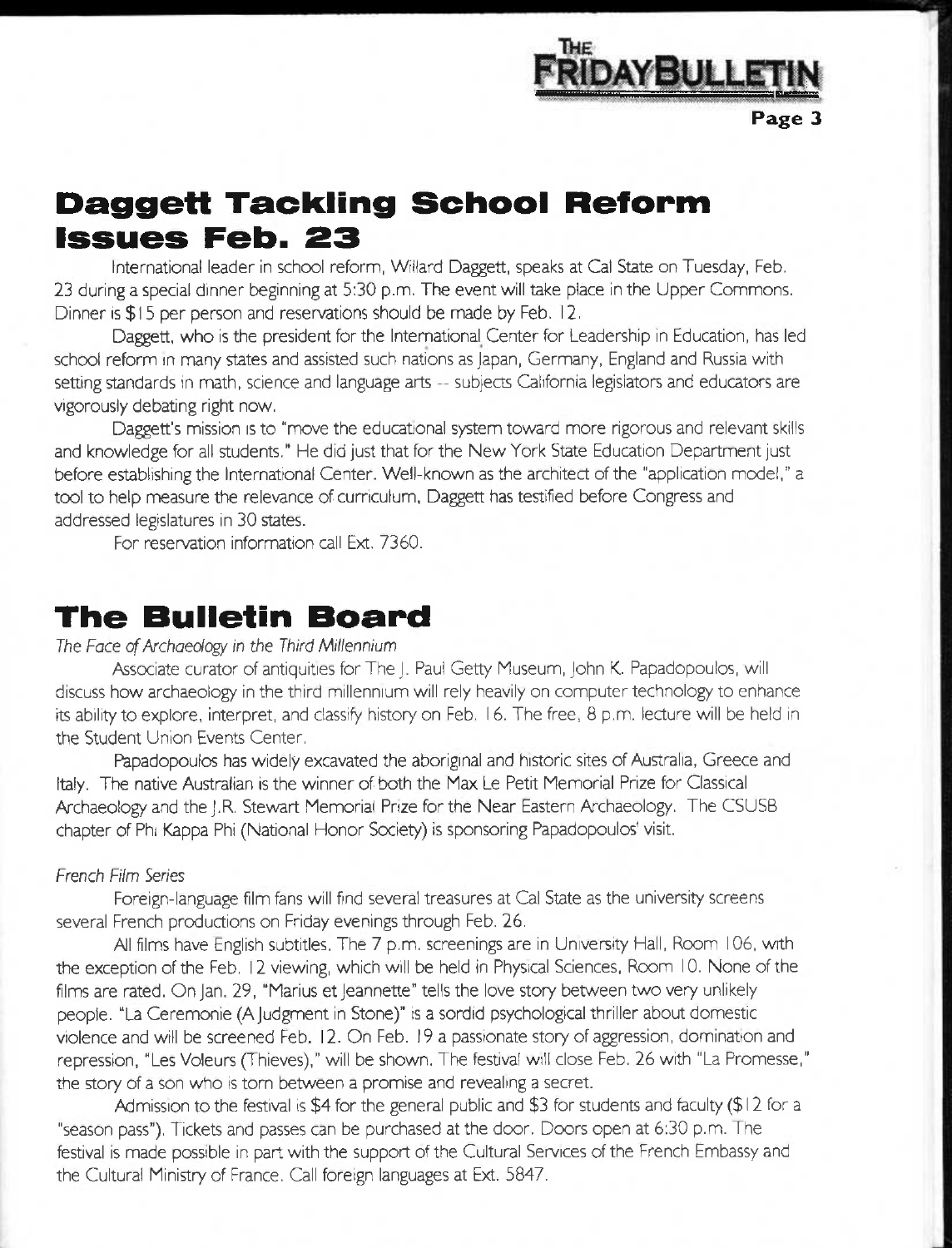

### *Health Career Expo*

Representatives from various graduate schools offering training in areas such as medicine, pharmacy, optometry, and chiropractic will attend the 4th Annual Health Career Expo at Cal State, San Bernardino on Feb. 10 from 10:30 a.m. to 2:30 p.m. in the Student Union Events Center. The expo, sponsored by the Medical Association of Preheaith Students (MAPS), wilt give students the chance to ask representatives questions about their admission to graduate school. For more information call a MAPS representative at (909) 777-5208.

# **Calendar**

*(All sports listings are home games.)* 

Friday, Jan. 29 *Men's Basketball.*  Ca! State, Bakersfield, 7 p.m.

### Saturday, Jan. 30

*Softball.*  Aumni Game, Time TBA *Baseball.*  Aumni Game, 12 p.m. *Women's Basketball.*  Cal State, Stanislaus, 5:45 p.m. Aden's *Basketball.*  Cal State, Stanislaus, 8 p.m.

#### **Jan. 21-March 22**

#### Art *Shew.*

Collections of Ancient Egyptian art, Etruscan and South Italian pottery, Asian ceramics and African art. Robert V. Fullerton Art Museum. Museum hours: Tuesday, Wednesday II a.m.-5 p.m.; Thursday I-7 p.m.; Friday 10 a.m.-4 p.m.; Saturday, Sunday noon-5 p.m.; Free. Ext. 7373.

#### T**u**esday, Feb. 2

*Baseball.*  Azusa Pacific, 3 p.m. *Talk.*  "Gangbanger" turned educator, Rchard Santana. 4-6 p.m.. Cross Cultural Center. Free. Ext. 7204,

#### **Friday, Feb.**  $\varsigma$

*Baseball.*  Cal Poly, Pomona, 2:30 p.m.

#### $fcb.$   $\zeta, b$

*Dance. Theatre Performance.*